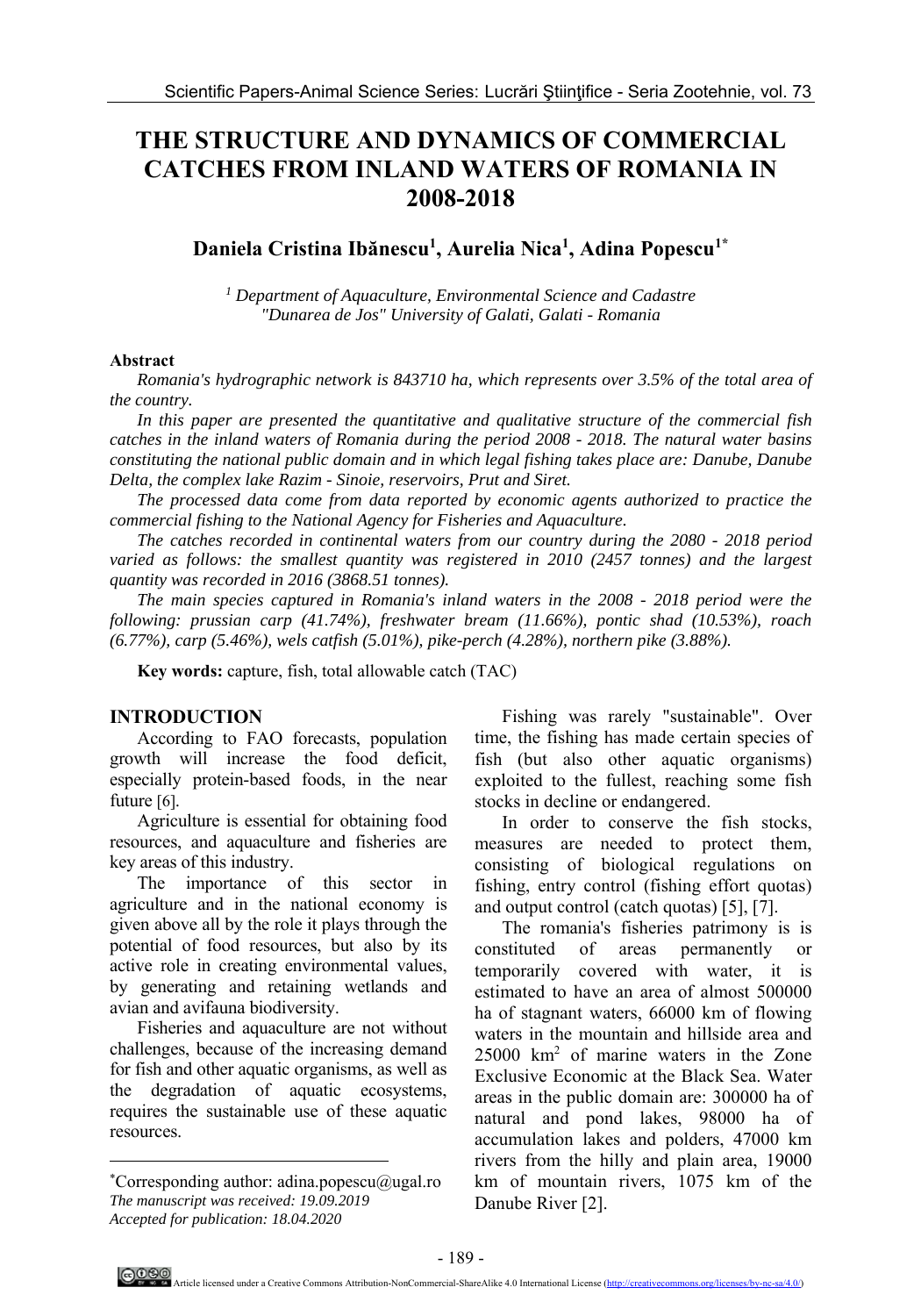#### **MATERIAL AND METHOD**

### *Fish data*

The analysis of the fish catches' dynamics in 2008 - 2018 was made using the official records of the National Agency for Fisheries and Aquaculture [16]. It has also been compared to the annual orders issued establishing the quotas and fishing effort. [3], [4], [8], [9], [10], [11], [12], [13], [14], [15].

#### **RESULTS AND DISCUSSIONS**

The total annual catches (in tonnes) reported by commercial fishermen to the National Agency for Fisheries and Aquaculture in the period 2008 - 2018 are shown in Table 1.

Also, in the table are shown the catch quotas which have been established by annual orders (TACs) and the fishing effort quantified by number of boats.

| established) and lishing enort in 2006-2016 |                              |                                    |                                           |  |  |  |  |  |
|---------------------------------------------|------------------------------|------------------------------------|-------------------------------------------|--|--|--|--|--|
| Year I                                      | The<br>reported<br>catch (t) | The<br>reported<br>catch<br>(TACs) | Fishina<br>effort<br>(number of<br>boats) |  |  |  |  |  |
| 2008                                        | 3310                         | 5523.632                           | 1470                                      |  |  |  |  |  |
| 2009                                        | 2739                         |                                    |                                           |  |  |  |  |  |
| 2010                                        | 2457                         | 4452.042                           | 1497                                      |  |  |  |  |  |
| 2011                                        | 2717                         | 3646.9                             | 1647                                      |  |  |  |  |  |
| 2012                                        | 2626.59                      | 3260.902                           | 1589                                      |  |  |  |  |  |
| 2013                                        | 3096.36                      | 6982.529                           | 1714                                      |  |  |  |  |  |
| 2014                                        | 2540.9                       | 5767.623                           | 1602                                      |  |  |  |  |  |
| 2015                                        | 3742.4                       | 5266.979                           | 1560                                      |  |  |  |  |  |
| 2016                                        | 3868.51                      | 5671.038                           | 1602                                      |  |  |  |  |  |
| 2017                                        | 3592                         | 5286.807                           | 1549                                      |  |  |  |  |  |
| 2018                                        | 3283.9                       | 5978.72                            | 1854                                      |  |  |  |  |  |

Total allowable catches covered by annual orders varied between 3260 tonnes in 2012 and 698.529 tonnes in 2013.

The distribution of total allowable catches according to the annual orders for natural water basins where commercial fishing is legally practiced is shown in Table 2 and Figure 1.

| Table 2 Distribution of total allowable catches (2008 - 2018) |  |  |
|---------------------------------------------------------------|--|--|
|---------------------------------------------------------------|--|--|

| Year  | TACs of RBDD | TACs of  | <b>TACs of Prut</b> | TACs of | TACs of Olt |
|-------|--------------|----------|---------------------|---------|-------------|
|       |              | Danube   |                     | Siret   |             |
| 2008  | 3523.5       | 793.51   | 246                 | 10.2    | 272.932     |
| 2010  | 3100         | 828.294  | 240                 | 10.2    | 273.545     |
| 2011  | 2386         | 781      | 182.4               | 24.57   | 272.932     |
| 2012  | 2033.4       | 787.3    | 142.7               | 24.57   | 272.932     |
| 2013  | 5741.294     | 814.2    | 142.7               | 24.57   | 259.765     |
| 2014  | 4656.105     | 746.1    | 80.5                | 24.57   | 260.348     |
| 2015  | 4271.656     | 754.4    | 55.5                | 20.58   | 164.843     |
| 2016  | 4320.568     | 1087.5   | 59.6                | 20.42   | 182.95      |
| 2017  | 4042.987     | 1087.5   | 50.6                | 20.42   | 85.3        |
| 2018  | 4738.5       | 1087.5   | 50.6                | 20.42   | 81.7        |
| TOTAL | 38814.01     | 8767.307 | 1171.6              | 200.52  | 2127.247    |

\*RBDD - Reservation of the Danube Delta Biosphere



Figure 1 Dynamics of TACs on aquatic basins (2008 - 2018)

It is noticed that the largest quantities are set for the Danube Delta, but that they have increased in the period 2013 - 2018, reaching the maximum in 2013.

The quotas for the Danube River (km 140-km 1075) are relatively close, ranging from a minimum of 746.1 t to a maximum of 1087 t.

The quotas for the Prut River ranged from at least 50.6 t to a maximum of 246 t.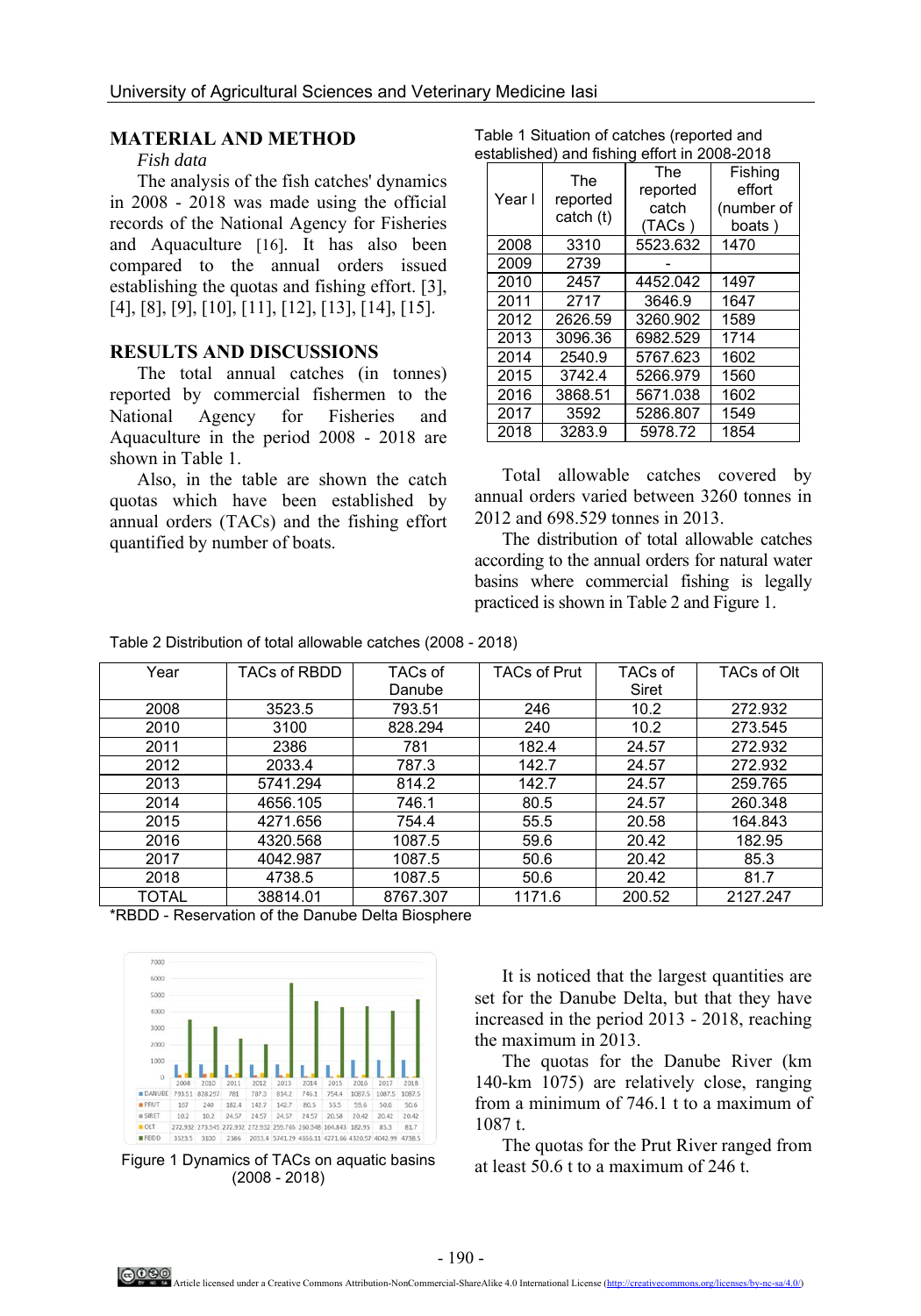For the reservoirs on the Siret River, the quotas have varied between a minimum of 10.2 t and a maximum of 24.57 t.

And for the lakes on the Olt River, the total allowable total allowable catch set for commercial fishing ranged between a minimum of 81.7 t and a maximum of 273.545 t.

In the period 2008-2018, the quantities reported by fishermen to the National Agency for Fisheries and Aquaculture varied between 2457 tonnes (2010) and 3868,51 tonnes (2016) tonnes.

If we compare the quantities assigned by annual orders (TACs) and the quantities reported by fishermen, we notice that reports are sometimes even less than 50%. (Figure 2) therefore, we can say that it is a underreporting.



Figure 2 Evolution of TACs and reported quantities of fish (2008-2018)



Figure 3 The species structure of the reported catches (2008 – 2018)

The species structure of the reported catches is dominated by cyprinides, namely: prussian carp (41.74%), freshwater bream (11.66%), roach (6.77%), carp (5.46%).

An important percentage of total catches is the pontic shad (10.53%), which is a migratory fish of great economic importance. The smallest percentages in catches were crucian carp (0.144%) and common nase (0.133%).

Asian cypridins hold 3.22% of the total catches and the distribution by species is as follows: silver carp 2.08%, bighead carp 0.977%, grass carp 0.156%.

The ratio of fish prey and fish peaceful species is 0.35. (Figure 3)

The fishing effort (in number of boats) does not have large variations between 2008 and 2018, with a minimum of 1470 boats (in 2008) and a maximum of 1858 boats (in 2018).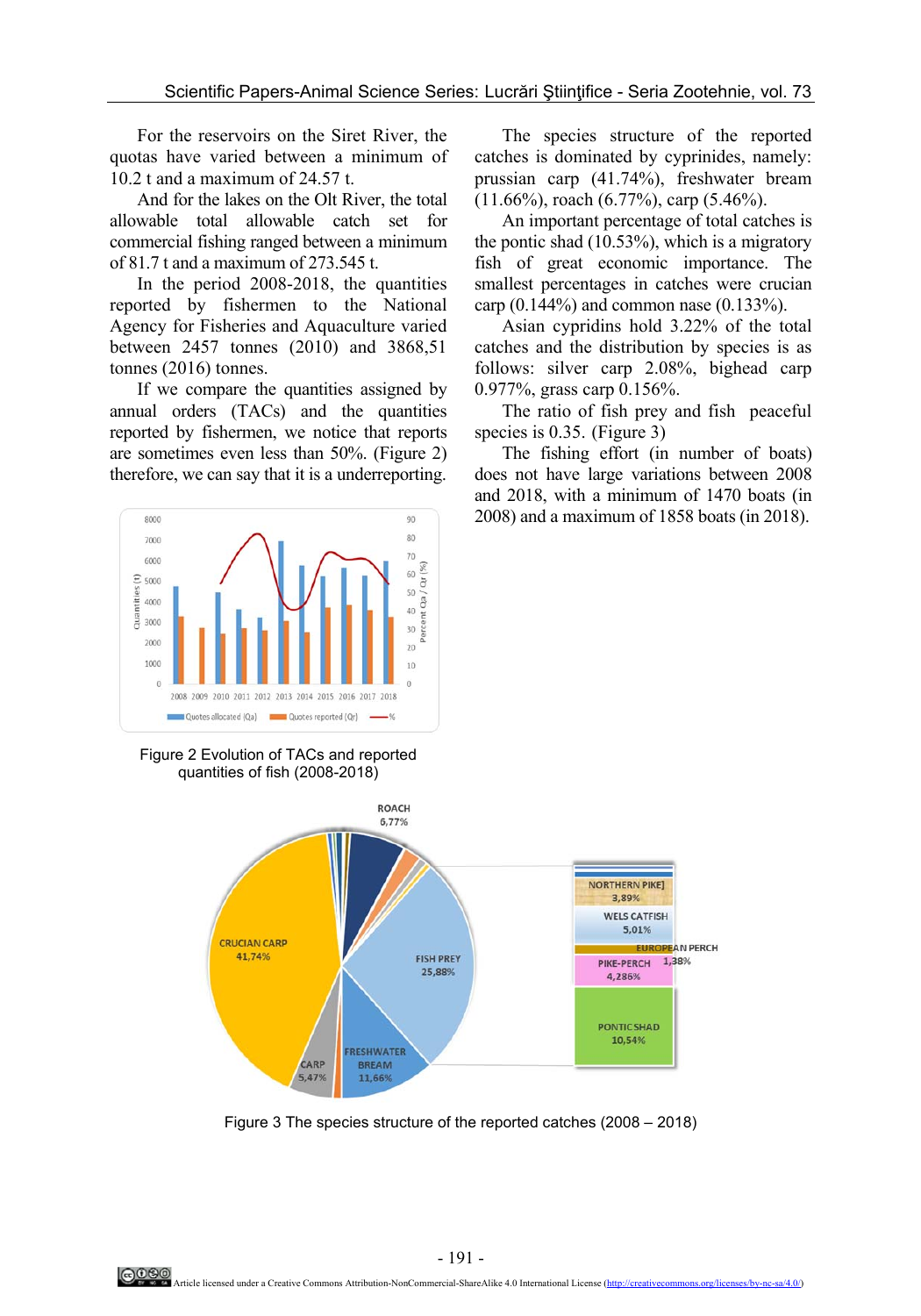## **CONCLUSIONS**

For a sustainable exploitation of fishery resources, commercial fishing in Romania is carried out by professional fishermen and the quantities of aquatic organisms and fishing effort are regulated by annual orders.

Taxonomic structure of the ichthyofauna is dominated by cyprinides, the best represented being prussian carp (41.74%), freshwater bream (11.66%), roach (6.77%), carp (5.46%), and from asian cyprinids the silver carp hold 2.08%.

Among the prey species dominated the wels catfish (5.01%) followed the pike-perch (4.28%) and northern pike (3.89%), the percentages being relatively close.

Between 2008 and 2018, the total quantity of fish allocated by annual TACs was 51080.684 tonnes and that reported by fishermen to the National Agency for Fisheries and Aquaculture was 33973.66 tonnes.

Due to the fact that each year there are significant differences between allocated and reported quotas, it indicates that there are underreported.

The catches reported during this period it represents on average 66.5% of the allocated quotas, which makes us consider that fishermen reported only a small percentage of the real catch.

The number of boats allocated (fishing effort) by annual orders does not differ significantly between 2008 and 2018. We do not have data about the real fishing effort.

The recovery of depleted fish stocks is a key issue and one to which most countries committed themselves in 2002 as part of the World Summit on Sustainable Development [1].

## **ACKNOWLEDGMENT**

This work was supported by Center for Scientific Research "Romania Center for Modeling of Recirculating Aquaculture Systems" (MoRAS), from University Dunărea de Jos, of Galaţi which was established as a result of the implementation of the POSCCE project 622/11.03.2014.

### **REFERENCES**

[1] Beddington J. R., Agnew D. J., Clark C. W., 2007: Current Problems in the Management of Marine Fisheries, Science Journal, Vol. 316, Issue 5832, pp. 1713-1716, DOI: 10.1126/science.1137362.

[2] Bocăneală V., Dima C. R., Dobrin D., Gheorghe Şt., Luchian C., Mariuţan V., Petcu I., 2006: Fisheries Inspection Manual, p.7, ISBN-10, 973-0-04692-, ISBN 978-973-0-04692-2.

[3] Common Order 368/391/2015 on the approval of measures to regulate fishing effort and fishing quotas allocated for 2015 by species and zones, http://www.anpa.ro/wp-

content/uploads/file/Legislatie%20/Ordine%202015 /ORDIN%20COMUN%20TAC%202015%20.pdf

[4] Common Order 284/613/2016 approving measures to regulate fishing effort and quotas, http://www.anpa.ro/wp-

content/uploads/file/Legislatie%20/Ordine%20201 6/ordin.comun.284.613.2016.pdf

[5] Emergency Ordinance 23/2008 on fisheries and aquaculture (completed and amended by Law 317/2009) http://www.anpa.ro/wp content/uploads/2011/05/Legea%203172009.pdf

[6] FAO, 2018, The State of World Fisheries and Aquaculture, Rome, Italy, ISBN: 978-92-5- 130562-1

[7] Law no. 317/2009 for the approval of Government Emergency Ordinance no. 23/2008 on fishing and aquaculture,

[8] Order no. 19/237 of 27 January 2010 approving the measures to regulate fishing effort and quotas for 2010, http://www.anpa.ro/wp-

content/uploads/2011/05/ORDIN%20%20%20Nr. %2019\_237%20din%2027%20ianuarie%202010.1 9\_237din27ianuarie2010.pdf

[9] Order no. 48/2011 on the approval of measures regulating fishing effort and fishing quotas for 2011 by species and zones, https://lege5.ro/Gratuit/ge2dcnrvgi/ordinul-nr-999- 2011-privind-aprobarea-masurilor-de-

reglementare-a-efortului-de-pescuit-si-a-cotelorde-pescuit-pentru-anul-2011-pe-specii-si-zone

[10] Order no. 116/2012 on the approval of measures regulating the fishing effort and the fishing quotas allocated for 2012, https://lege5.ro/Gratuit/gmytmojxhe/ordinul-nr-

116-2012-privind-aprobarea-masurilor-dereglementare-a-efortului-de-pescuit-si-a-cotelor-

de-pescuit-alocate-pentru-anul-2012

[11] Order no.  $1.318 / 2013$  on the approval of measures regulating the fishing effort and the fishing quotas allocated for 2013, https://lege5.ro/Gratuit/gm3denjsgi/ordin-nr-1318- 2013-privind-aprobarea-masurilor-de-

reglementare-a-efortului-de-pescuit-si-cotele-depescuit-alocate-pentru-anul-2013